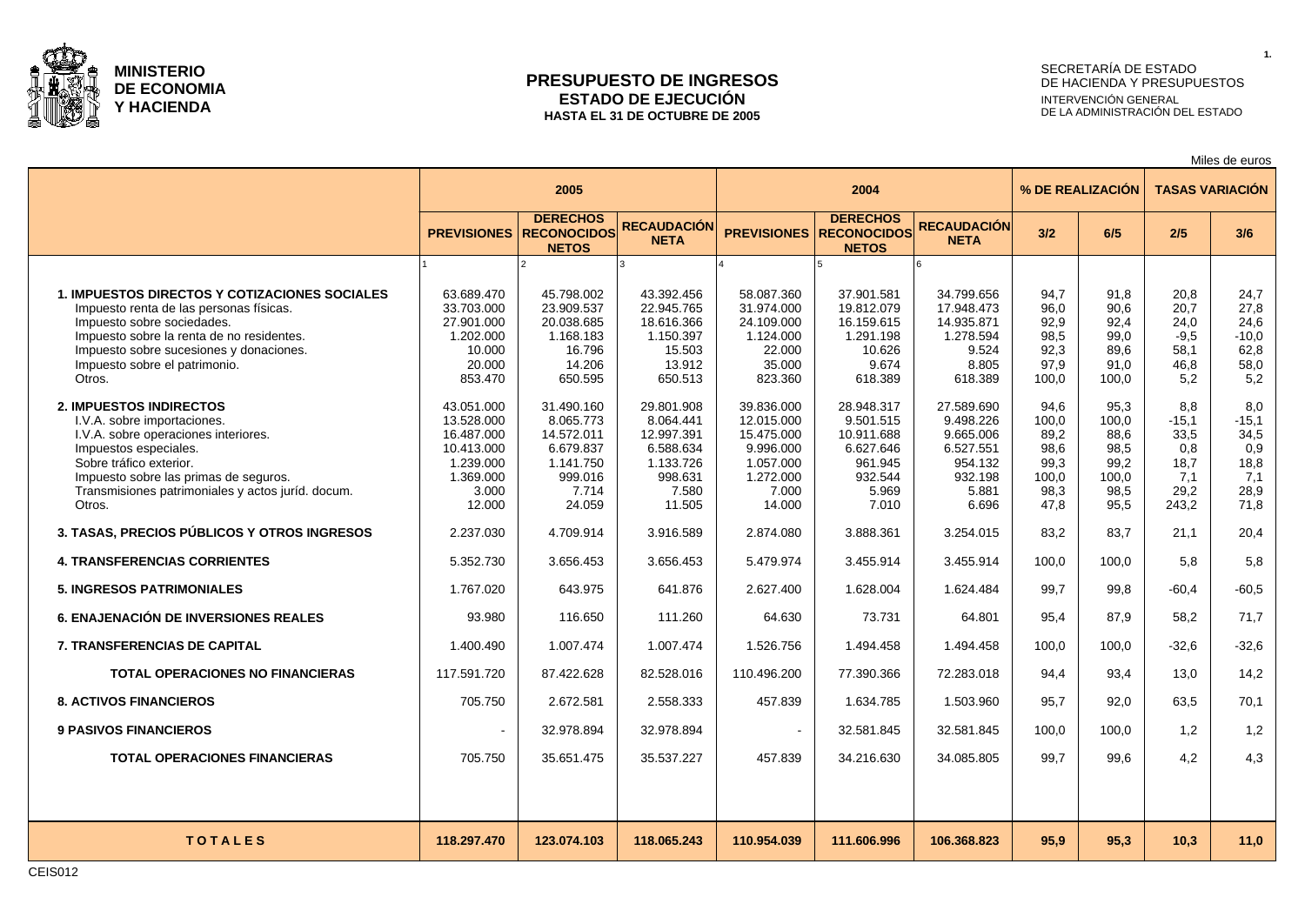

### **PRESUPUESTO DE GASTOS MODIFICACIONES DE CREDITO. SECCIONES HASTA EL 31 DE OCTUBRE DE 2005**

# SECRETARÍA DE ESTADO DE HACIENDA Y PRESUPUESTOS INTERVENCIÓN GENERAL DE LA ADMINISTRACIÓN DEL ESTADO

Miles de euros

**2.**

|                                       | <b>CREDITOS</b><br><b>INICIALES</b> | <b>EXTRAORD.</b><br><b>Y SUPLEMENT.</b> | <b>AMPLIABLES</b> | <b>TRANSFEREN.</b> | <b>INCORPORADOS</b> | <b>GENERADOS</b><br><b>POR INGRESOS</b> | <b>ANULACIONES</b><br><b>Y OTROS</b> | <b>CREDITOS</b><br><b>TOTALES</b> |
|---------------------------------------|-------------------------------------|-----------------------------------------|-------------------|--------------------|---------------------|-----------------------------------------|--------------------------------------|-----------------------------------|
|                                       |                                     |                                         |                   |                    |                     |                                         |                                      |                                   |
| CASA DE SU MAJESTAD EL REY            | 7.776                               |                                         |                   |                    |                     |                                         |                                      | 7.776                             |
| <b>CORTES GENERALES</b>               | 179.972                             |                                         |                   |                    |                     |                                         |                                      | 179.972                           |
| TRIBUNAL DE CUENTAS                   | 48.242                              |                                         |                   |                    |                     | 376                                     |                                      | 48.619                            |
| TRIBUNAL CONSTITUCIONAL               | 19.119                              |                                         |                   |                    |                     |                                         |                                      | 19.119                            |
| CONSEJO DE ESTADO                     | 10.138                              |                                         |                   | 86                 |                     |                                         |                                      | 10.223                            |
| DEUDA PÚBLICA                         | 49.333.301                          |                                         | 4.668.153         |                    |                     |                                         |                                      | 54.001.454                        |
| <b>CLASES PASIVAS</b>                 | 7.848.495                           |                                         |                   |                    |                     |                                         |                                      | 7.848.495                         |
| CONSEJO GENERAL DEL PODER JUDICIAL    | 62.346                              |                                         |                   | 187                |                     | 1.374                                   |                                      | 63.907                            |
| ASUNTOS EXTERIORES Y DE COOPERACIÓN   | 1.109.517                           |                                         |                   | 81.873             |                     | 301                                     |                                      | 1.191.691                         |
| <b>JUSTICIA</b>                       | 1.147.997                           | 1.670                                   | 12.793            | 2.497              |                     | 26.881                                  |                                      | 1.191.841                         |
| <b>DEFENSA</b>                        | 6.990.782                           | 17.610                                  | 403.541           | 11.645             | 40.225              | 398.930                                 |                                      | 7.862.732                         |
| ECONOMIA Y HACIENDA                   | 3.235.647                           | 15.068                                  | 304.481           | 5.680              |                     | 91.851                                  | $-466$                               | 3.652.277                         |
| <b>INTERIOR</b>                       | 6.007.567                           | 28.600                                  | 26.287            | 17.716             |                     | 20.605                                  |                                      | 6.100.780                         |
| <b>FOMENTO</b>                        | 9.074.655                           |                                         |                   | 3.496              |                     | 28.211                                  |                                      | 9.106.367                         |
| <b>EDUCACION Y CIENCIA</b>            | 3.698.424                           |                                         |                   | $-17.226$          | 4.386               | 125.080                                 |                                      | 3.810.664                         |
| TRABAJO Y ASUNTOS SOCIALES            | 5.794.364                           | 2.322                                   | 269               | 341                |                     | 29.381                                  | $-270$                               | 5.826.408                         |
| INDUSTRIA, TURISMO Y COMERCIO         | 5.106.119                           | 7.682                                   | 440               | 48.783             |                     | 8.612                                   | $-440$                               | 5.171.194                         |
| AGRICULTURA, PESCA Y ALIMENTACIÓN     | 1.498.725                           | 24.049                                  |                   | 14.037             |                     | 9.671                                   |                                      | 1.546.485                         |
| ADMINISTRACIONES PÚBLICAS             | 517.988                             | 37.928                                  |                   | 2.868              |                     | 24.206                                  |                                      | 582.993                           |
| <b>MEDIO AMBIENTE</b>                 | 2.135.033                           |                                         |                   | $-11.230$          |                     | 7.631                                   |                                      | 2.131.435                         |
| <b>CULTURA</b>                        | 611.229                             |                                         | 3.520             | $-40$              |                     | 4.318                                   |                                      | 619.031                           |
| <b>PRESIDENCIA</b>                    | 233.293                             |                                         | 1.018             | 20.859             |                     | 163                                     |                                      | 255.333                           |
| SANIDAD Y CONSUMO                     | 680.930                             |                                         |                   | 8.475              | 12.057              | 6.883                                   |                                      | 708.344                           |
| <b>VIVIENDA</b>                       | 887.684                             | 2.400                                   | 524               |                    |                     | 28                                      |                                      | 890.636                           |
| <b>GASTOS DE DIVERSOS MINISTERIOS</b> | 2.436.788                           |                                         | 32.035            | $-218.485$         |                     |                                         |                                      | 2.250.338                         |
| <b>ENTES TERRITORIALES</b>            | 40.020.254                          |                                         | 30.158            | 23.815             | 4.008               |                                         |                                      | 40.078.235                        |
| FONDO DE COMPENSACIÓN INTERTERRIT.    | 1.061.815                           |                                         |                   |                    | 320.670             |                                         |                                      | 1.382.485                         |
| RELACIONES FINANCIERAS CON LA U. E.   | 10.130.210                          |                                         | 258.193           |                    |                     |                                         |                                      | 10.388.403                        |
| FONDO DE CONTINGENCIA                 | 2.490.520                           |                                         |                   |                    |                     |                                         | $-1.269.618$                         | 1.220.902                         |
| <b>TOTALES</b>                        | 162.378.930                         | 137.329                                 | 5.741.412         | $-4.622$           | 381.346             | 784.502                                 | $-1.270.794$                         | 168.148.139                       |

ECGM26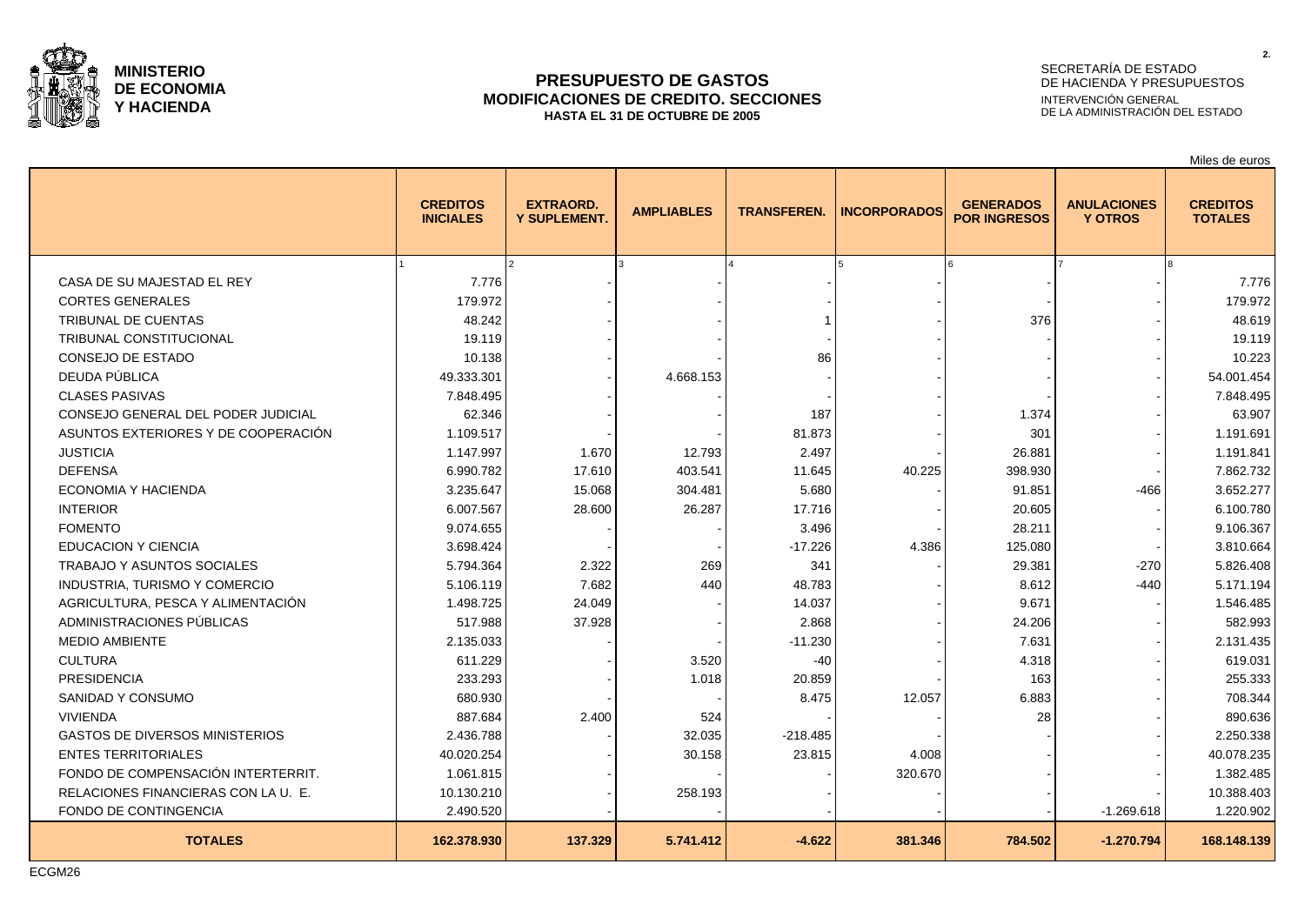

### **PRESUPUESTO DE GASTOS MODIFICACIONES DE CREDITO. CAPITULOS HASTA EL 31 DE OCTUBRE DE 2005**

#### SECRETARÍA DE ESTADO DE HACIENDA Y PRESUPUESTOS INTERVENCIÓN GENERAL DE LA ADMINISTRACIÓN DEL ESTADO

Miles de euros **CREDITOS INICIALES EXTRAORD.**<br>Y SUPLEMENT **Y SUPLEMENT. AMPLIABLES TRANSFEREN. INCORPORADOS GENERADOS POR INGRESOS Y OTROS ANULACIONES CREDITOS TOTALES**

|                                            |             | $001$ between |           |           |         | <b>UITHORLOUGH</b> |              |             |
|--------------------------------------------|-------------|---------------|-----------|-----------|---------|--------------------|--------------|-------------|
|                                            |             |               |           |           |         |                    |              |             |
|                                            |             |               |           |           |         |                    |              |             |
| 1. GASTOS DE PERSONAL                      | 20.446.653  |               | 50.380    | $-32.993$ |         | 71.435             | $-1.176$     | 20.534.333  |
| 2. GASTOS CORRIENTES EN BIENES Y SERVICIOS | 2.904.793   | 1.670         | 421.319   | 45.106    | 16.443  | 142.776            |              | 3.532.115   |
| 3. GASTOS FINANCIEROS                      | 19.292.768  | 682           | 302.621   | 1.081     |         |                    |              | 19.597.151  |
| 4. TRANSFERENCIAS CORRIENTES               | 63.564.975  | 55.850        | 295.415   | $-70.604$ |         | 137.608            |              | 63.983.242  |
| <b>TOTAL OPERACIONES CORRIENTES</b>        | 106.209.189 | 58.202        | 1.069.735 | $-57.410$ | 16.443  | 351.819            | $-1.176$     | 107.646.841 |
| 5. FONDO DE CONTINGENCIA                   | 2.490.520   |               |           |           |         |                    | $-1.269.618$ | 1.220.902   |
| <b>TOTAL FONDO DE CONTINGENCIA</b>         | 2.490.520   |               |           |           |         |                    | $-1.269.618$ | 1.220.902   |
| 6. INVERSIONES REALES                      | 8.841.103   | 28.100        | 3.520     | $-90.755$ | 40.225  | 336.831            |              | 9.159.023   |
| 7. TRANSFERENCIAS DE CAPITAL               | 6.986.069   | 51.027        | 4         | 93.491    | 324.678 | 90.648             |              | 7.545.917   |
| TOTAL OPERACIONES DE CAPITAL               | 15.827.172  | 79.127        | 3.524     | 2.736     | 364.903 | 427.479            |              | 16.704.940  |
| <b>TOTAL OPERACIONES NO FINANCIERAS</b>    | 124.526.881 | 137.329       | 1.073.259 | $-54.674$ | 381.346 | 779.298            | $-1.270.794$ | 125.572.683 |
| 8. ACTIVOS FINANCIEROS                     | 7.781.656   |               |           | 50.052    |         | 5.204              |              | 7.836.910   |
| 9. PASIVOS FINANCIEROS                     | 30.070.393  |               | 4.668.153 |           |         |                    |              | 34.738.546  |
| <b>TOTAL OPERACIONES FINANCIERAS</b>       | 37.852.049  |               | 4.668.153 | 50.052    |         | 5.204              |              | 42.575.456  |
|                                            |             |               |           |           |         |                    |              |             |
| <b>TOTALES</b>                             | 162.378.930 | 137.329       | 5.741.412 | $-4.622$  | 381.346 | 784.502            | $-1.270.794$ | 168.148.139 |

ECGM25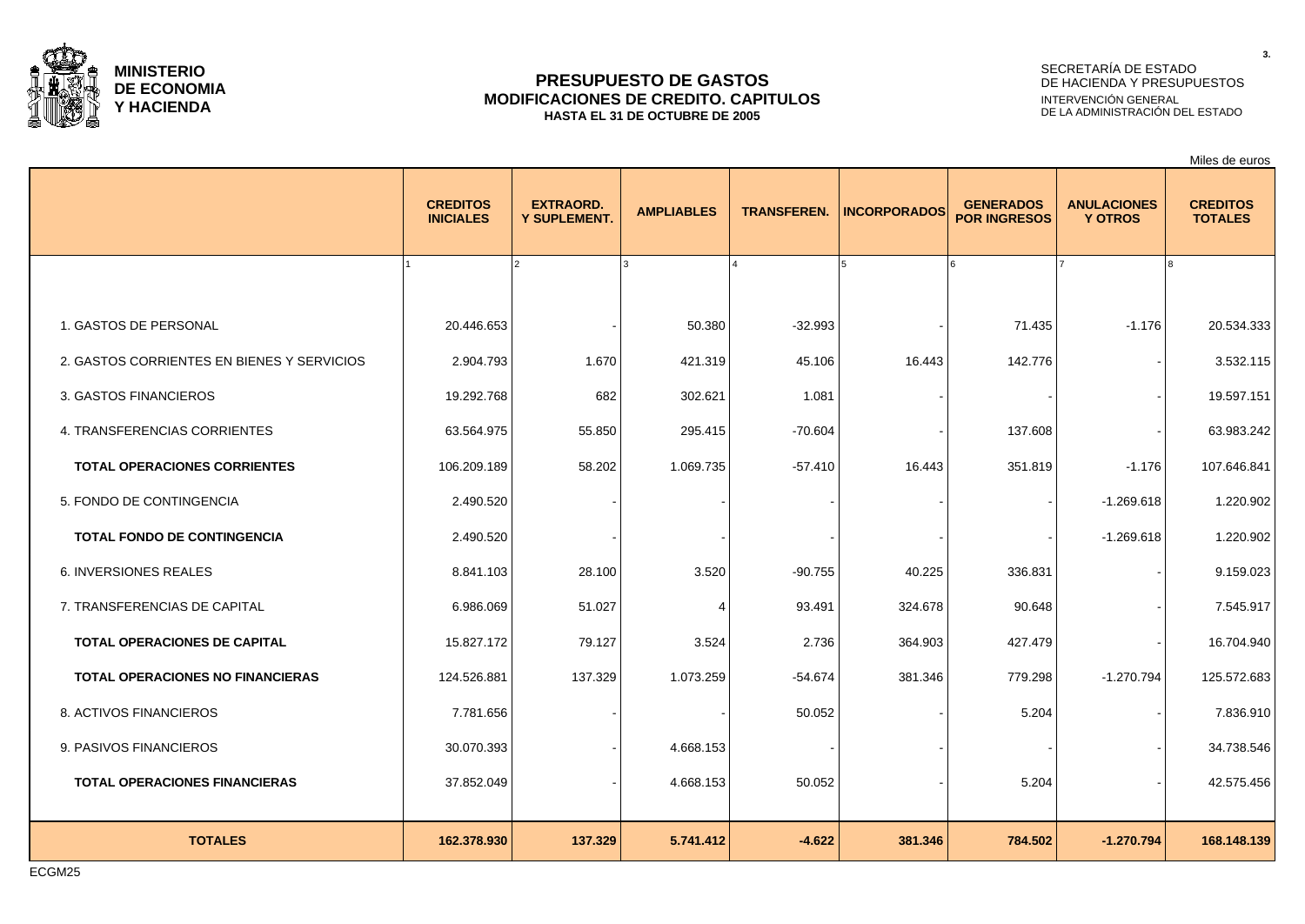

#### **PRESUPUESTO DE GASTOS ESTADO DE EJECUCIÓN. SECCIONES HASTA EL 31 DE OCTUBRE DE 2005**

# SECRETARÍA DE ESTADO DE HACIENDA Y PRESUPUESTOS INTERVENCIÓN GENERAL DE LA ADMINISTRACIÓN DEL ESTADO

|                                       |             |                         |                                            |             |                              |                                            |             |                                 |                                            |                            | Miles de euros |
|---------------------------------------|-------------|-------------------------|--------------------------------------------|-------------|------------------------------|--------------------------------------------|-------------|---------------------------------|--------------------------------------------|----------------------------|----------------|
|                                       |             | <b>CREDITOS TOTALES</b> |                                            |             | <b>COMPROMISOS DE GASTOS</b> |                                            |             | <b>OBLIGACIONES RECONOCIDAS</b> |                                            | % DE<br><b>REALIZACION</b> |                |
|                                       | 2005        | 2004                    | <b>TASAS DE</b><br><b>VARIACION</b><br>1/2 | 2005        | 2004                         | <b>TASAS DE</b><br><b>VARIACION</b><br>3/4 | 2005        | 2004                            | <b>TASAS DE</b><br><b>VARIACION</b><br>5/6 | 3/1                        | 5/1            |
|                                       |             |                         |                                            |             |                              |                                            |             |                                 |                                            |                            |                |
| CASA DE SU MAJESTAD EL REY            | 7.776       | 7.534                   | 3,2                                        | 7.776       | 7.534                        | 3,2                                        | 7.776       | 7.534                           | 3,2                                        | 100.0                      | 100,0          |
| <b>CORTES GENERALES</b>               | 179.972     | 153.960                 | 16.9                                       | 179.972     | 153.960                      | 16.9                                       | 179.972     | 153.960                         | 16.9                                       | 100.0                      | 100,0          |
| <b>TRIBUNAL DE CUENTAS</b>            | 48.619      | 46.291                  | 5,0                                        | 35.716      | 33.044                       | 8,1                                        | 35.022      | 32.293                          | 8,5                                        | 73,5                       | 72,0           |
| TRIBUNAL CONSTITUCIONAL               | 19.119      | 16.650                  | 14,8                                       | 14.353      | 11.611                       | 23,6                                       | 12.850      | 11.150                          | 15,2                                       | 75,1                       | 67,2           |
| CONSEJO DE ESTADO                     | 10.223      | 9.597                   | 6,5                                        | 6.818       | 6.536                        | 4,3                                        | 6.499       | 6.256                           | 3,9                                        | 66,7                       | 63,6           |
| DEUDA PÚBLICA                         | 54.001.454  | 53.311.654              | 1,3                                        | 51.081.087  | 51.778.886                   | $-1,3$                                     | 48.883.052  | 46.704.323                      | 4,7                                        | 94,6                       | 90,5           |
| <b>CLASES PASIVAS</b>                 | 7.848.495   | 7.393.053               | 6,2                                        | 7.848.495   | 7.393.053                    | 6,2                                        | 6.257.549   | 5.869.848                       | 6,6                                        | 100,0                      | 79,7           |
| CONSEJO GENERAL DEL PODER JUDICIAL    | 63.907      | 59.378                  | 7.6                                        | 40.427      | 38.084                       | 6,2                                        | 33.063      | 32.390                          | 2.1                                        | 63.3                       | 51,7           |
| ASUNTOS EXTERIORES Y DE COOPERACIÓN   | 1.191.691   | 1.045.111               | 14.0                                       | 895.100     | 783.949                      | 14,2                                       | 862.073     | 756.364                         | 14.0                                       | 75.1                       | 72,3           |
| <b>JUSTICIA</b>                       | 1.191.841   | 1.097.150               | 8,6                                        | 1.084.817   | 1.028.795                    | 5,4                                        | 917.309     | 858.735                         | 6,8                                        | 91.0                       | 77,0           |
| <b>DEFENSA</b>                        | 7.862.732   | 7.598.247               | 3,5                                        | 6.027.122   | 5.939.287                    | 1,5                                        | 5.122.538   | 5.038.670                       | 1,7                                        | 76,7                       | 65,1           |
| ECONOMIA Y HACIENDA                   | 3.652.277   | 3.582.909               | 1,9                                        | 3.182.314   | 2.819.489                    | 12,9                                       | 2.722.985   | 2.486.558                       | 9,5                                        | 87.1                       | 74,6           |
| <b>INTERIOR</b>                       | 6.100.780   | 5.914.011               | 3,2                                        | 4.823.253   | 4.651.297                    | 3,7                                        | 4.495.657   | 4.337.589                       | 3,6                                        | 79.1                       | 73,7           |
| <b>FOMENTO</b>                        | 9.106.367   | 8.144.846               | 11,8                                       | 6.374.428   | 6.081.126                    | 4,8                                        | 5.204.033   | 5.075.563                       | 2,5                                        | 70,0                       | 57,1           |
| <b>EDUCACION Y CIENCIA</b>            | 3.810.664   | 3.069.908               | 24,1                                       | 2.259.193   | 2.303.059                    | $-1,9$                                     | 2.008.757   | 1.931.028                       | 4,0                                        | 59,3                       | 52,7           |
| <b>TRABAJO Y ASUNTOS SOCIALES</b>     | 5.826.408   | 5.339.240               | 9,1                                        | 4.791.711   | 4.892.065                    | $-2,1$                                     | 4.592.398   | 4.322.259                       | 6,2                                        | 82.2                       | 78,8           |
| INDUSTRIA, TURISMO Y COMERCIO         | 5.171.194   | 4.907.791               | 5,4                                        | 3.314.218   | 3.101.369                    | 6,9                                        | 2.548.528   | 2.223.462                       | 14,6                                       | 64,1                       | 49,3           |
| AGRICULTURA. PESCA Y ALIMENTACIÓN     | 1.546.485   | 1.461.413               | 5,8                                        | 1.200.560   | 1.090.973                    | 10.0                                       | 944.614     | 826.973                         | 14,2                                       | 77.6                       | 61,1           |
| ADMINISTRACIONES PUBLICAS             | 582.993     | 525.361                 | 11,0                                       | 463.712     | 436.022                      | 6,4                                        | 347.188     | 311.061                         | 11.6                                       | 79.5                       | 59,6           |
| <b>MEDIO AMBIENTE</b>                 | 2.131.435   | 2.140.868               | $-0,4$                                     | 1.503.630   | 1.643.078                    | $-8,5$                                     | 946.733     | 839.150                         | 12,8                                       | 70.5                       | 44,4           |
| <b>CULTURA</b>                        | 619.031     | 574.437                 | 7,8                                        | 560.598     | 539.261                      | 4,0                                        | 455.468     | 436.842                         | 4,3                                        | 90,6                       | 73,6           |
| <b>PRESIDENCIA</b>                    | 255.333     | 221.825                 | 15,1                                       | 224.548     | 197.824                      | 13,5                                       | 178.005     | 179.047                         | $-0,6$                                     | 87.9                       | 69,7           |
| SANIDAD Y CONSUMO                     | 708.344     | 670.654                 | 5,6                                        | 604.508     | 548.323                      | 10,2                                       | 484.449     | 439.044                         | 10,3                                       | 85.3                       | 68,4           |
| <b>VIVIENDA</b>                       | 890.636     | 703.547                 | 26,6                                       | 578.226     | 453.449                      | 27,5                                       | 541.579     | 399.974                         | 35,4                                       | 64,9                       | 60,8           |
| <b>GASTOS DE DIVERSOS MINISTERIOS</b> | 2.250.338   | 2.068.625               | 8,8                                        | 1.715.163   | 1.675.690                    | 2,4                                        | 1.533.668   | 1.400.921                       | 9,5                                        | 76,2                       | 68,2           |
| <b>ENTES TERRITORIALES</b>            | 40.078.235  | 39.659.264              | 1,1                                        | 39.445.327  | 39.161.497                   | 0,7                                        | 33.080.123  | 33.259.368                      | $-0,5$                                     | 98.4                       | 82,5           |
| FONDO DE COMPENSACIÓN INTERTERRIT.    | 1.382.485   | 1.356.192               | 1,9                                        | 533.657     | 409.543                      | 30,3                                       | 533.657     | 409.543                         | 30,3                                       | 38.6                       | 38,6           |
| RELACIONES FINANCIERAS CON LA U. E.   | 10.388.403  | 9.275.141               | 12,0                                       | 7.073.026   | 6.283.002                    | 12,6                                       | 7.073.026   | 6.283.002                       | 12.6                                       | 68.1                       | 68,1           |
| FONDO DE CONTINGENCIA                 | 1.220.902   | 902.203                 | 35,3                                       |             |                              |                                            |             |                                 |                                            |                            |                |
| <b>TOTALES</b>                        | 168.148.139 | 161.256.860             | 4.3                                        | 145.869.755 | 143.461.806                  | 1,7                                        | 130.008.571 | 124.632.907                     | 4,3                                        | 86.8                       | 77,3           |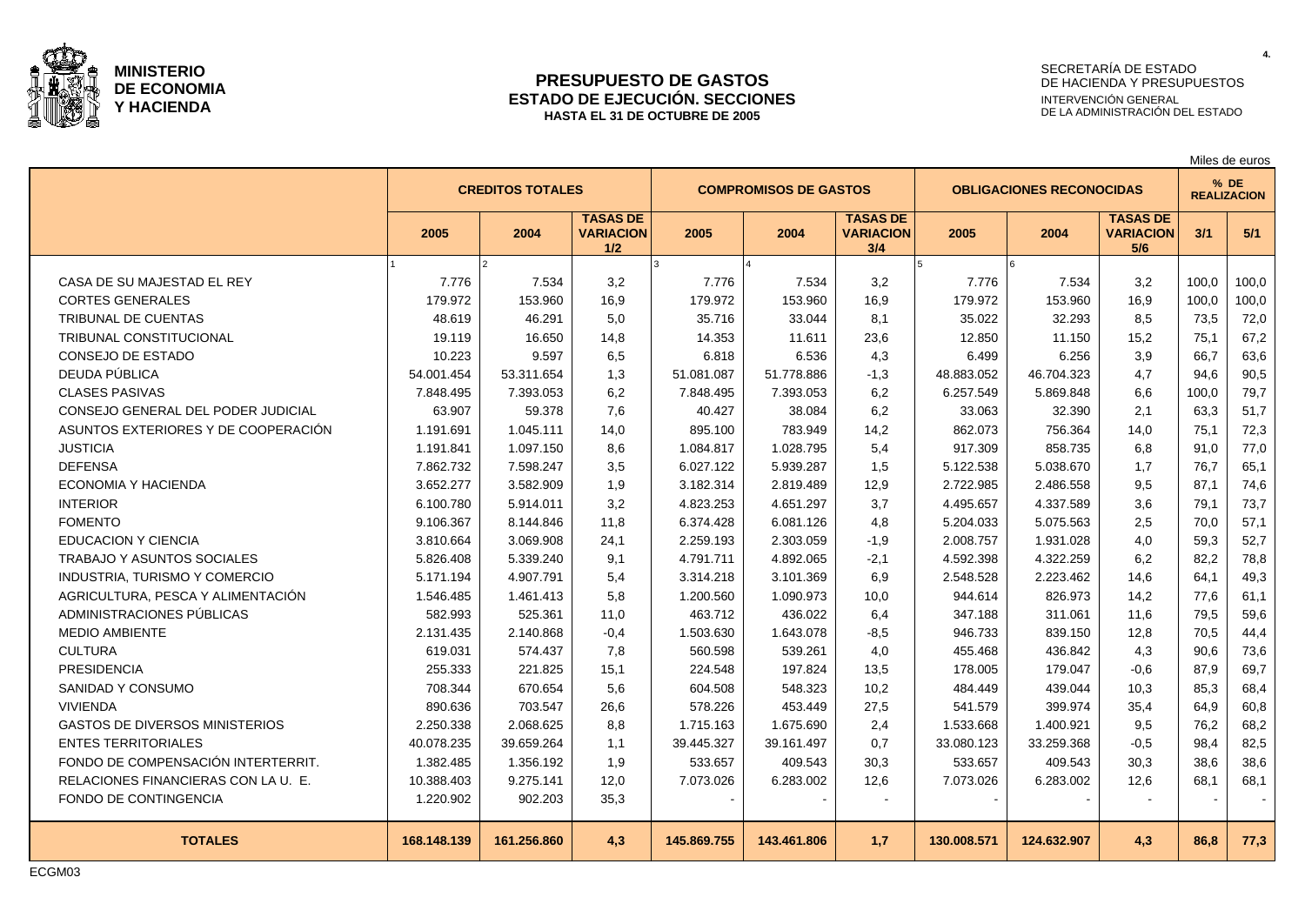

#### **PRESUPUESTO DE GASTOS ESTADO DE EJECUCION. SECCIONES HASTA EL 31 DE OCTUBRE DE 2005**

# SECRETARÍA DE ESTADO DE HACIENDA Y PRESUPUESTOS INTERVENCIÓN GENERAL DE LA ADMINISTRACIÓN DEL ESTADO

Miles de euros

|                                       |                              |            |                                            |             |                         |                                             |         | ivilius uu curus                       |                                              |       |                              |
|---------------------------------------|------------------------------|------------|--------------------------------------------|-------------|-------------------------|---------------------------------------------|---------|----------------------------------------|----------------------------------------------|-------|------------------------------|
|                                       | <b>REMANENTES DE CREDITO</b> |            |                                            |             | <b>PAGOS REALIZADOS</b> |                                             |         | <b>OBLIGACIONES PENDIENTES DE PAGO</b> |                                              |       | $%$ DE<br><b>REALIZACIÓN</b> |
|                                       | 2005                         | 2004       | <b>TASAS DE</b><br><b>VARIACIÓN</b><br>7/8 | 2005        | 2004                    | <b>TASAS DE</b><br><b>VARIACION</b><br>9/10 | 2005    | 2004                                   | <b>TASAS DE</b><br><b>VARIACION</b><br>11/12 | 9/1   | 9/5                          |
|                                       |                              |            |                                            |             | 10                      |                                             | 11      | 12                                     |                                              |       |                              |
| CASA DE SU MAJESTAD EL REY            |                              |            |                                            | 7.776       | 7.534                   | 3,2                                         |         |                                        |                                              | 100,0 | 100,0                        |
| <b>CORTES GENERALES</b>               |                              |            |                                            | 179.972     | 153.782                 | 17,0                                        |         | 178                                    |                                              | 100,0 | 100,0                        |
| <b>TRIBUNAL DE CUENTAS</b>            | 13.597                       | 13.998     | $-2,9$                                     | 34.666      | 32.220                  | 7,6                                         | 356     | 73                                     |                                              | 71,3  | 99,0                         |
| TRIBUNAL CONSTITUCIONAL               | 6.269                        | 5.500      | 14,0                                       | 12.825      | 11.150                  | 15,0                                        | 25      |                                        |                                              | 67,1  | 99,8                         |
| <b>CONSEJO DE ESTADO</b>              | 3.724                        | 3.341      | 11,5                                       | 6.499       | 6.225                   | 4,4                                         |         | 31                                     |                                              | 63,6  | 100,0                        |
| DEUDA PÚBLICA                         | 5.118.402                    | 6.607.331  | $-22,5$                                    | 48.795.298  | 46.669.734              | 4,6                                         | 87.754  | 34.589                                 | 153,7                                        | 90.4  | 99,8                         |
| <b>CLASES PASIVAS</b>                 | 1.590.946                    | 1.523.205  | 4,4                                        | 6.257.472   | 5.868.596               | 6,6                                         | 77      | 1.252                                  | $-93,8$                                      | 79,7  | 100,0                        |
| CONSEJO GENERAL DEL PODER JUDICIAL    | 30.844                       | 26.988     | 14,3                                       | 32.684      | 32.171                  | 1,6                                         | 379     | 219                                    | 73,1                                         | 51.1  | 98,9                         |
| ASUNTOS EXTERIORES Y DE COOPERACIÓN   | 329.618                      | 288.747    | 14,2                                       | 860.414     | 722.262                 | 19,1                                        | 1.659   | 34.102                                 | $-95,1$                                      | 72,2  | 99,8                         |
| <b>JUSTICIA</b>                       | 274.532                      | 238.415    | 15,1                                       | 912.814     | 793.236                 | 15,1                                        | 4.495   | 65.499                                 | $-93,1$                                      | 76.6  | 99,5                         |
| <b>DEFENSA</b>                        | 2.740.194                    | 2.559.577  | 7,1                                        | 5.087.020   | 4.961.267               | 2,5                                         | 35.518  | 77.403                                 | $-54,1$                                      | 64,7  | 99,3                         |
| ECONOMIA Y HACIENDA                   | 929.292                      | 1.096.351  | $-15,2$                                    | 2.713.062   | 2.480.565               | 9,4                                         | 9.923   | 5.993                                  | 65,6                                         | 74,3  | 99,6                         |
| <b>INTERIOR</b>                       | 1.605.123                    | 1.576.422  | 1,8                                        | 4.460.661   | 4.310.262               | 3,5                                         | 34.996  | 27.327                                 | 28,1                                         | 73.1  | 99,2                         |
| <b>FOMENTO</b>                        | 3.902.334                    | 3.069.283  | 27,1                                       | 5.164.111   | 4.996.699               | 3,4                                         | 39.922  | 78.864                                 | $-49,4$                                      | 56,7  | 99,2                         |
| <b>EDUCACION Y CIENCIA</b>            | 1.801.907                    | 1.138.880  | 58,2                                       | 1.973.683   | 1.866.974               | 5,7                                         | 35.074  | 64.054                                 | $-45,2$                                      | 51.8  | 98,3                         |
| <b>TRABAJO Y ASUNTOS SOCIALES</b>     | 1.234.010                    | 1.016.981  | 21,3                                       | 4.520.919   | 4.105.962               | 10,1                                        | 71.479  | 216.297                                | $-67.0$                                      | 77.6  | 98,4                         |
| INDUSTRIA, TURISMO Y COMERCIO         | 2.622.666                    | 2.684.329  | $-2,3$                                     | 2.515.510   | 2.099.463               | 19,8                                        | 33.018  | 123.999                                | $-73,4$                                      | 48,6  | 98,7                         |
| AGRICULTURA, PESCA Y ALIMENTACIÓN     | 601.871                      | 634.440    | $-5,1$                                     | 893.323     | 717.892                 | 24,4                                        | 51.291  | 109.081                                | $-53,0$                                      | 57,8  | 94,6                         |
| ADMINISTRACIONES PÚBLICAS             | 235.805                      | 214.300    | 10,0                                       | 337.207     | 298.266                 | 13,1                                        | 9.981   | 12.795                                 | $-22,0$                                      | 57.8  | 97,1                         |
| MEDIO AMBIENTE                        | 1.184.702                    | 1.301.718  | $-9,0$                                     | 930.194     | 805.827                 | 15,4                                        | 16.539  | 33.323                                 | $-50,4$                                      | 43,6  | 98,3                         |
| <b>CULTURA</b>                        | 163.563                      | 137.595    | 18,9                                       | 452.097     | 434.549                 | 4,0                                         | 3.371   | 2.293                                  | 47,0                                         | 73,0  | 99,3                         |
| <b>PRESIDENCIA</b>                    | 77.328                       | 42.778     | 80,8                                       | 177.521     | 170.688                 | 4,0                                         | 484     | 8.359                                  | $-94,2$                                      | 69,5  | 99,7                         |
| SANIDAD Y CONSUMO                     | 223.895                      | 231.610    | $-3,3$                                     | 480.381     | 417.965                 | 14,9                                        | 4.068   | 21.079                                 | $-80,7$                                      | 67,8  | 99,2                         |
| <b>VIVIENDA</b>                       | 349.057                      | 303.573    | 15,0                                       | 539.214     | 391.277                 | 37,8                                        | 2.365   | 8.697                                  | $-72,8$                                      | 60,5  | 99,6                         |
| <b>GASTOS DE DIVERSOS MINISTERIOS</b> | 716.670                      | 667.704    | 7,3                                        | 1.531.095   | 1.395.901               | 9,7                                         | 2.573   | 5.020                                  | $-48,7$                                      | 68,0  | 99,8                         |
| <b>ENTES TERRITORIALES</b>            | 6.998.112                    | 6.399.896  | 9,3                                        | 33.080.123  | 33.259.368              | $-0,5$                                      |         |                                        |                                              | 82,5  | 100,0                        |
| FONDO DE COMPENSACIÓN INTERTERRIT.    | 848.828                      | 946.649    | $-10,3$                                    | 525.012     | 404.654                 | 29,7                                        | 8.645   | 4.889                                  | 76,8                                         | 38,0  | 98,4                         |
| RELACIONES FINANCIERAS CON LA U. E.   | 3.315.377                    | 2.992.139  | 10,8                                       | 7.073.026   | 6.282.599               | 12,6                                        |         | 403                                    |                                              | 68,1  | 100,0                        |
| FONDO DE CONTINGENCIA                 | 1.220.902                    | 902.203    | 35,3                                       |             |                         |                                             |         |                                        |                                              |       |                              |
| <b>TOTALES</b>                        | 38.139.568                   | 36.623.953 | 4.1                                        | 129.554.579 | 123.697.088             | 4,7                                         | 453.992 | 935.819                                | $-51,5$                                      | 77,0  | 99,7                         |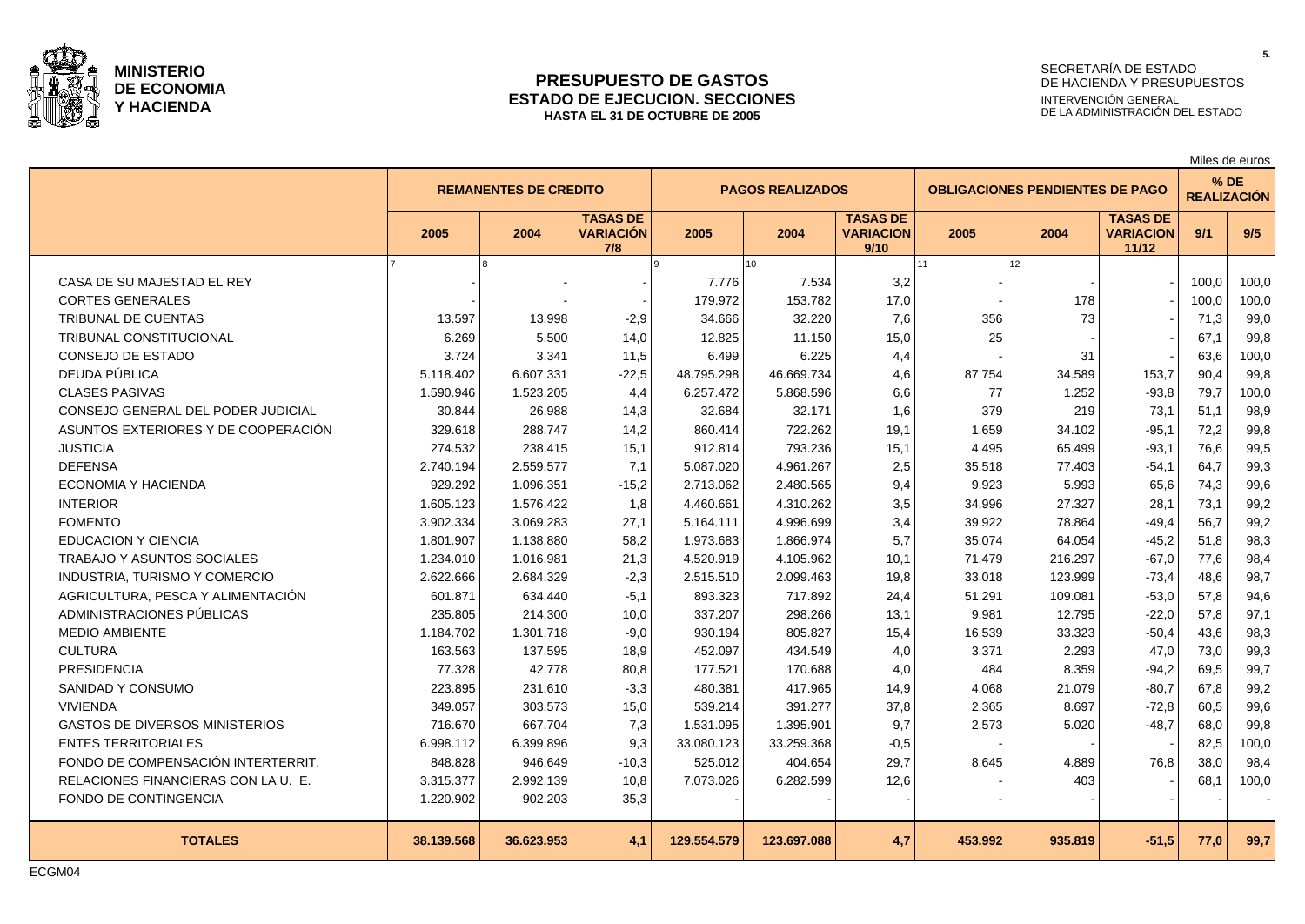

#### **PRESUPUESTO DE GASTOS ESTADO DE EJECUCIÓN. CAPÍTULOS HASTA EL 31 DE OCTUBRE DE 2005**

# SECRETARÍA DE ESTADO DE HACIENDA Y PRESUPUESTOS INTERVENCIÓN GENERAL DE LA ADMINISTRACIÓN DEL ESTADO

Miles de euros

|                                            | 2005                              |                    |                                      |                                   |                                   | 2004               |                                     |                                   |      | % DE REALIZACIÓN      |     |     |        | <b>TASAS DE</b><br><b>VARIACIÓN</b> |             |  |
|--------------------------------------------|-----------------------------------|--------------------|--------------------------------------|-----------------------------------|-----------------------------------|--------------------|-------------------------------------|-----------------------------------|------|-----------------------|-----|-----|--------|-------------------------------------|-------------|--|
|                                            | <b>CREDITOS</b><br><b>TOTALES</b> | <b>COMPROMISOS</b> | <b>OBLIGAC.</b><br><b>RECONOCID.</b> | <b>PAGOS</b><br><b>REALIZADOS</b> | <b>CREDITOS</b><br><b>TOTALES</b> | <b>COMPROMISOS</b> | <b>OBLIGAC.</b><br><b>RECONOCID</b> | <b>PAGOS</b><br><b>REALIZADOS</b> | 3/1  | 4/3                   | 7/5 | 8/7 | 1/5    | 3/7                                 | 4/8         |  |
|                                            |                                   | $\mathfrak{p}$     |                                      |                                   |                                   |                    |                                     |                                   |      |                       |     |     |        |                                     |             |  |
| 1. GASTOS DE PERSONAL                      | 20.534.333                        | 18.108.472         | 16.361.433                           | 16.358.009                        | 19.460.612                        | 17.231.456         | 15.400.378                          | 15.334.829                        |      | 79,7 100,0 79,1 99,6  |     |     | 5,5    | 6.2                                 | 6,7         |  |
| 2. GASTOS CORRIENTES EN BIENES Y SERVICIOS | 3.532.115                         | 2.670.658          | 1.994.994                            | 1.935.391                         | 3.416.291                         | 2.624.839          | 2.096.296                           | 2.037.103                         |      | 56,5 97,0 61,4 97,2   |     |     | 3,4    | $-4,8$                              | $-5,0$      |  |
| 3. GASTOS FINANCIEROS                      | 19.597.151                        | 18.026.859         | 16.583.340                           | 16.495.414                        | 19.175.200                        | 17.594.884         | 16.132.760                          | 16.097.691                        |      | 84,6 99,5 84,1 99,8   |     |     | 2,2    | 2,8                                 | 2,5         |  |
| 4. TRANSFERENCIAS CORRIENTES               | 63.983.242                        | 57.769.687         | 50.595.701                           | 50.505.370                        | 61.944.646                        | 56.704.861         | 49.644.667                          | 49.253.180                        |      | 79,1 99,8 80,1 99,2   |     |     | 3,3    | 1,9                                 | 2,5         |  |
| <b>TOTAL OPERACIONES CORRIENTES</b>        | 107.646.841                       | 96.575.676         | 85.535.468                           | 85.294.184                        | 103.996.749                       | 94.156.040         | 83.274.101                          | 82.722.803                        |      | 79,5 99,7 80,1 99,3   |     |     | 3,5    | 2,7                                 | 3,1         |  |
| 5. FONDO DE CONTINGENCIA                   | 1.220.902                         |                    |                                      | $\sim$                            | 902.203                           |                    |                                     | $\sim$                            |      |                       |     |     | 35,3   |                                     |             |  |
| <b>TOTAL FONDO DE CONTINGENCIA</b>         | 1.220.902                         |                    |                                      |                                   | 902.203                           |                    |                                     | $\sim$                            |      |                       |     |     | 35,3   |                                     |             |  |
| <b>6. INVERSIONES REALES</b>               | 9.159.023                         | 7.051.692          | 4.404.333                            | 4.329.970                         | 7.867.315                         | 6.353.743          | 3.824.661                           | 3.672.830                         | 48,1 | $98,3$ 48,6 96,0 16,4 |     |     |        |                                     | 15,2   17,9 |  |
| 7. TRANSFERENCIAS DE CAPITAL               | 7.545.917                         | 5.250.733          | 4.399.248                            | 4.270.245                         | 7.631.481                         | 5.553.759          | 4.598.027                           | 4.476.292                         |      | 58,3 97,1 60,3 97,4   |     |     | $-1,1$ | $-4,3$                              | $-4,6$      |  |
| <b>TOTAL OPERACIONES DE CAPITAL</b>        | 16.704.940                        | 12.302.425         | 8.803.581                            | 8.600.215                         | 15.498.796                        | 11.907.502         | 8.422.688                           | 8.149.122                         | 52,7 | $97,7$ 54,3 96,8      |     |     | 7,8    | 4.5                                 | 5,5         |  |
| <b>TOTAL OPERACIONES NO FINANCIERAS</b>    | 125.572.683                       | 108.878.101        | 94.339.049                           | 93.894.399                        | 120.397.748                       | 106.063.542        | 91.696.789                          | 90.871.925                        | 75,1 | $99.5$ 76.2 99.1      |     |     | 4,3    | 2,9                                 | 3.3         |  |
| 8. ACTIVOS FINANCIEROS                     | 7.836.910                         | 3.699.221          | 3.131.615                            | 3.122.273                         | 6.540.178                         | 3.104.057          | 2.254.386                           | 2.143.431                         |      | 40,0 99,7 34,5 95,1   |     |     | 19,8   | 38,9                                | 45,7        |  |
| 9. PASIVOS FINANCIEROS                     | 34.738.546                        | 33.292.433         | 32.537.907                           | 32.537.907                        | 34.318.934                        | 34.294.207         | 30.681.732                          | 30.681.732                        |      | 93,7 100,0 89,4 100,0 |     |     | 1,2    | 6,0                                 | 6.0         |  |
| <b>TOTAL OPERACIONES FINANCIERAS</b>       | 42.575.456                        | 36.991.654         | 35.669.522                           | 35.660.180                        | 40.859.112                        | 37.398.264         | 32.936.118                          | 32.825.163                        |      | 83,8 100,0 80,6 99,7  |     |     | 4,2    | 8,3                                 | 8,6         |  |
| <b>TOTALES</b>                             | 168.148.139                       | 145.869.755        | 130.008.571                          | 129.554.579                       | 161.256.860                       | 143.461.806        | 124.632.907                         | 123.697.088                       |      | 77,3 99,7 77,3 99,2   |     |     | 4.3    | 4,3                                 | 4,7         |  |

ECGS006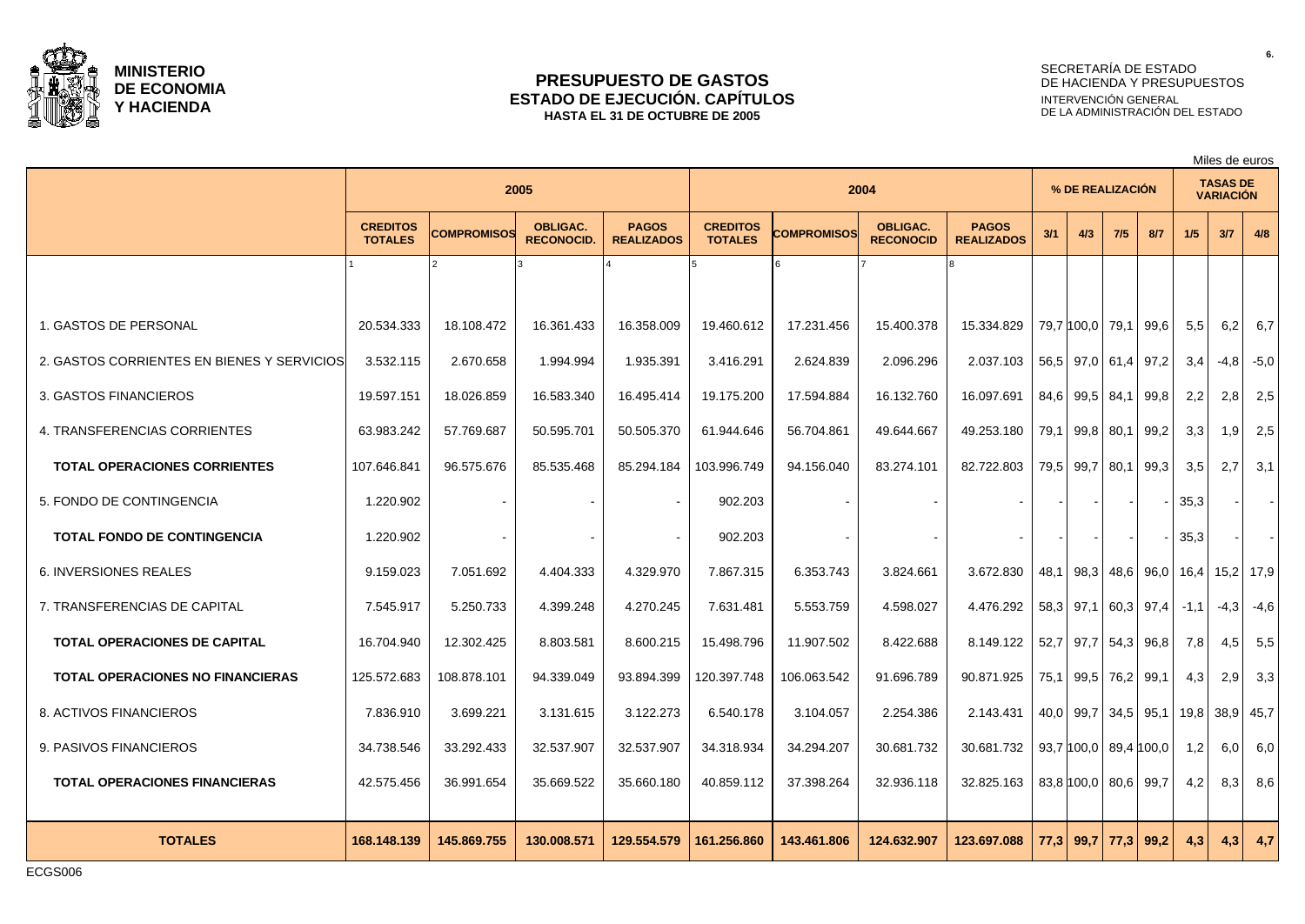

### **PRESUPUESTO DE GASTOS EJECUCIÓN CAPÍTULO 6: INVERSIONES REALES. SECCIONES HASTA EL 31 DE OCTUBRE DE 2005**

# SECRETARÍA DE ESTADO DE HACIENDA Y PRESUPUESTOS INTERVENCIÓN GENERAL DE LA ADMINISTRACIÓN DEL ESTADO

Miles de euros

|                                       |                                   |                    | 2005                                      |                                   | 2004                              |                    |                                           |                                   | % DE REALIZACIÓN |             |             |             |             |          | <b>TASAS DE</b><br><b>VARIACIÓN</b> |         |             |
|---------------------------------------|-----------------------------------|--------------------|-------------------------------------------|-----------------------------------|-----------------------------------|--------------------|-------------------------------------------|-----------------------------------|------------------|-------------|-------------|-------------|-------------|----------|-------------------------------------|---------|-------------|
|                                       | <b>CREDITOS</b><br><b>TOTALES</b> | <b>COMPROMISOS</b> | <b>OBLIGACIONES</b><br><b>RECONOCIDAS</b> | <b>PAGOS</b><br><b>REALIZADOS</b> | <b>CREDITOS</b><br><b>TOTALES</b> | <b>COMPROMISOS</b> | <b>OBLIGACIONES</b><br><b>RECONOCIDAS</b> | <b>PAGOS</b><br><b>REALIZADOS</b> | %<br>2/1         | $\%$<br>3/1 | $\%$<br>4/3 | $\%$<br>6/5 | $\%$<br>7/5 | %<br>8/7 | 1/5                                 | 3/7     | 4/8         |
|                                       |                                   |                    |                                           |                                   |                                   |                    |                                           |                                   |                  |             |             |             |             |          |                                     |         |             |
| CASA DE SU MAJESTAD EL REY            |                                   |                    |                                           |                                   |                                   |                    |                                           |                                   |                  |             |             |             |             |          |                                     |         |             |
| <b>CORTES GENERALES</b>               | 7.927                             | 7.927              | 7.927                                     | 7.927                             |                                   | $\sim$             |                                           |                                   | 100,0            | 100,0       | 100,0       |             |             |          |                                     |         |             |
| <b>TRIBUNAL DE CUENTAS</b>            | 1.724                             | 1.330              | 1.000                                     | 964                               | 1.606                             | 700                | 429                                       | 380                               | 77,1             | 58,0        | 96,4        | 43,6        | 26,7        | 88,6     | 7,3                                 | 133,1   | 153,7       |
| TRIBUNAL CONSTITUCIONAL               | 1.173                             | 989                | 327                                       | 326                               | 719                               | 657                | 456                                       | 456                               | 84,3             | 27,9        | 99,7        | 91,4        | 63,4        | 100,0    | 63,1                                | $-28,3$ | $-28.5$     |
| CONSEJO DE ESTADO                     | 360                               | 246                | 89                                        | 89                                | 331                               | 251                | 135                                       | 135                               | 68.3             | 24,7        | 100,0       | 75,8        | 40,8        | 100,0    | 8.8                                 | $-34.1$ | $-34,1$     |
| DEUDA PÚBLICA                         |                                   |                    |                                           |                                   |                                   |                    |                                           |                                   |                  |             |             |             |             |          |                                     |         |             |
| <b>CLASES PASIVAS</b>                 |                                   |                    |                                           |                                   |                                   |                    |                                           |                                   |                  |             |             |             |             |          |                                     |         |             |
| CONSEJO GENERAL DEL PODER JUDICIAL    | 5.750                             | 2.697              | 830                                       | 738                               | 4.690                             | 2.707              | 1.254                                     | 1.244                             | 46,9             | 14,4        | 88,9        | 57,7        | 26,7        | 99,2     | 22,6                                | $-33,8$ | $-40,7$     |
| ASUNTOS EXTERIORES Y DE COOPERACIÓN   | 41.314                            | 25.832             | 20.958                                    | 20.730                            | 58.875                            | 31.418             | 28.455                                    | 26.575                            | 62,5             | 50,7        | 98,9        | 53,4        | 48,3        | 93,4     | $-29.8$                             | $-26,3$ | $-22,0$     |
| <b>JUSTICIA</b>                       | 75.516                            | 60.100             | 33.504                                    | 32.900                            | 73.528                            | 61.075             | 32.220                                    | 31.686                            | 79,6             | 44,4        | 98,2        | 83,1        | 43,8        | 98,3     | 2,7                                 | 4,0     | 3,8         |
| <b>DEFENSA</b>                        | 2.134.645                         | 1.619.485          | 1.013.918                                 | 1.000.346                         | 2.073.696                         | 1.683.407          | 1.035.510                                 | 993.606                           | 75,9             | 47,5        | 98,7        | 81,2        | 49,9        | 96,0     | 2,9                                 | $-2,1$  | 0,7         |
| <b>ECONOMIA Y HACIENDA</b>            | 67.777                            | 56.331             | 25.462                                    | 24.354                            | 65.406                            | 52.558             | 26.564                                    | 25.261                            | 83,1             | 37,6        | 95,6        | 80,4        | 40,6        | 95,1     | 3,6                                 | $-4,1$  | $-3,6$      |
| <b>INTERIOR</b>                       | 332.673                           | 253.095            | 127.322                                   | 124.347                           | 261.434                           | 214.736            | 91.639                                    | 86.746                            | 76,1             | 38,3        | 97,7        | 82,1        | 35,1        | 94.7     | 27,2                                | 38,9    | 43,3        |
| <b>FOMENTO</b>                        | 4.462.872                         | 3.493.602          | 2.390.636                                 | 2.358.350                         | 3.423.418                         | 2.849.881          | 1.926.373                                 | 1.866.812                         | 78,3             | 53,6        | 98,6        | 83,2        | 56,3        | 96,9     | 30,4                                | 24,1    | 26,3        |
| <b>EDUCACION Y CIENCIA</b>            | 39.814                            | 28.096             | 21.491                                    | 20.552                            | 24.906                            | 21.307             | 6.543                                     | 6.436                             | 70,6             | 54,0        | 95,6        | 85,5        | 26,3        | 98,4     | 59,9                                |         | 228,5 219,3 |
| <b>TRABAJO Y ASUNTOS SOCIALES</b>     | 20.268                            | 11.274             | 6.053                                     | 5.754                             | 14.318                            | 9.882              | 5.133                                     | 5.001                             | 55,6             | 29,9        | 95,1        | 69,0        | 35,8        | 97,4     | 41,6                                | 17,9    | 15,1        |
| <b>INDUSTRIA, TURISMO Y COMERCIO</b>  | 69.410                            | 52.139             | 17.870                                    | 17.121                            | 65.753                            | 42.220             | 22.728                                    | 21.888                            | 75,1             | 25,7        | 95,8        | 64,2        | 34,6        | 96,3     | 5,6                                 | $-21,4$ | $-21,8$     |
| AGRICULTURA. PESCA Y ALIMENTACIÓN     | 240.063                           | 205.759            | 68.761                                    | 67.712                            | 227.006                           | 179.361            | 69.721                                    | 65.698                            | 85,7             | 28,6        | 98,5        | 79,0        | 30,7        | 94,2     | 5,8                                 | $-1,4$  | 3,1         |
| ADMINISTRACIONES PÚBLICAS             | 32.711                            | 23.005             | 9.539                                     | 9.191                             | 31.286                            | 24.437             | 11.712                                    | 11.083                            | 70,3             | 29,2        | 96,4        | 78,1        | 37.4        | 94.6     | 4,6                                 | $-18,6$ | $-17,1$     |
| <b>MEDIO AMBIENTE</b>                 | 1.262.340                         | 1.072.256          | 588.422                                   | 572.436                           | 1.265.735                         | 1.028.481          | 489.352                                   | 457.771                           | 84,9             | 46,6        | 97,3        | 81,3        | 38,7        | 93,5     | $-0,3$                              | 20,2    | 25,0        |
| <b>CULTURA</b>                        | 51.939                            | 37.939             | 16.783                                    | 15.865                            | 44.819                            | 37.386             | 18.792                                    | 18.040                            | 73,0             | 32,3        | 94,5        | 83,4        | 41,9        | 96,0     | 15,9                                | $-10,7$ | $-12,1$     |
| <b>PRESIDENCIA</b>                    | 10.596                            | 8.396              | 4.032                                     | 3.916                             | 7.445                             | 3.763              | 2.308                                     | 2.179                             | 79,2             | 38,1        | 97,1        | 50,5        | 31,0        | 94,4     | 42,3                                | 74,7    | 79,7        |
| SANIDAD Y CONSUMO                     | 11.929                            | 10.017             | 4.748                                     | 4.728                             | 11.949                            | 10.941             | 4.449                                     | 4.449                             | 84.0             | 39,8        | 99,6        | 91,6        | 37,2        | 100,0    | $-0,2$                              | 6,7     | 6,3         |
| <b>VIVIENDA</b>                       | 58.801                            | 42.458             | 23.377                                    | 22.907                            | 54.626                            | 44.340             | 23.630                                    | 20.244                            | 72,2             | 39,8        | 98,0        | 81,2        | 43,3        | 85,7     | 7,6                                 | $-1,1$  | 13,2        |
| <b>GASTOS DE DIVERSOS MINISTERIOS</b> | 229.421                           | 38.719             | 21.284                                    | 18.717                            | 155.769                           | 54.235             | 27.258                                    | 27.140                            | 16.9             | 9,3         | 87,9        | 34,8        | 17,5        | 99,6     | 47,3                                | $-21,9$ | $-31,0$     |
| <b>ENTES TERRITORIALES</b>            |                                   |                    |                                           |                                   |                                   |                    |                                           |                                   |                  |             |             |             |             |          |                                     |         |             |
| FONDO DE COMPENSACIÓN INTERTERRIT.    |                                   |                    |                                           |                                   |                                   |                    |                                           |                                   |                  |             |             |             |             |          |                                     |         |             |
| RELACIONES FINANCIERAS CON LA U. E.   |                                   |                    |                                           |                                   |                                   |                    |                                           |                                   |                  |             |             |             |             |          |                                     |         |             |
| FONDO DE CONTINGENCIA                 | $\overline{\phantom{a}}$          |                    | $\sim$                                    |                                   |                                   |                    |                                           |                                   |                  |             |             |             |             |          |                                     |         |             |
| <b>TOTALES</b>                        | 9.159.023                         | 7.051.692          | 4.404.333                                 | 4.329.970                         | 7.867.315                         | 6.353.743          | 3.824.661                                 | 3.672.830                         | 77.0             | 48.1        | 98,3        | 80,8        | 48,6        | 96,0     | 16,4                                | 15,2    | 17,9        |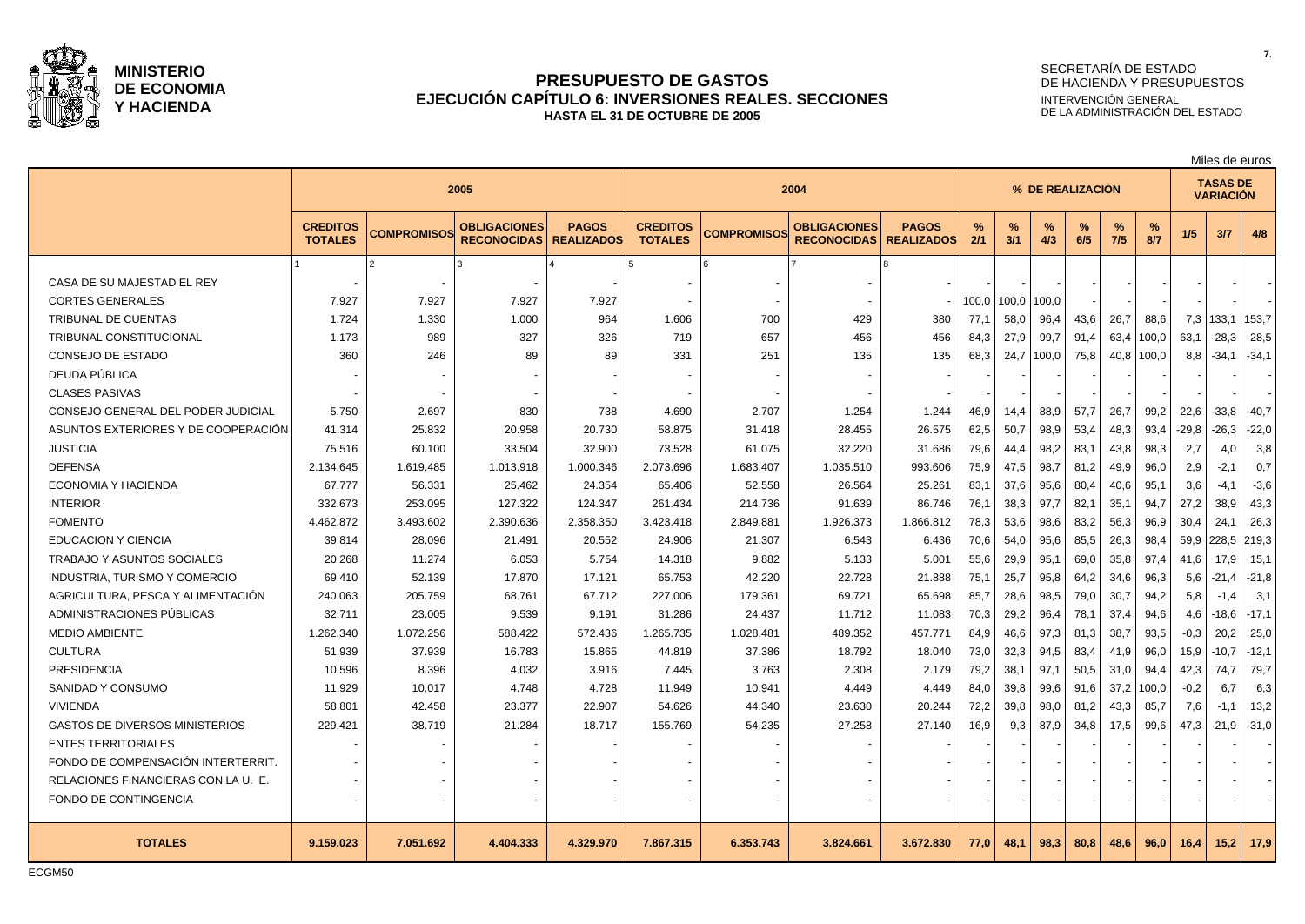

#### **PRESUPUESTO DE GASTOS GASTOS DE CARÁCTER PLURIANUAL. SECCIONES HASTA EL 31 DE OCTUBRE DE 2005**

# SECRETARÍA DE ESTADO DE HACIENDA Y PRESUPUESTOS INTERVENCIÓN GENERAL DE LA ADMINISTRACIÓN DEL ESTADO

**8.**

|                                       |                    |                       | Miles de euros     |
|---------------------------------------|--------------------|-----------------------|--------------------|
|                                       | <b>RETENCIONES</b> | <b>AUTORIZACIONES</b> | <b>COMPROMISOS</b> |
|                                       |                    |                       |                    |
| CASA DE SU MAJESTAD EL REY            |                    |                       |                    |
| <b>CORTES GENERALES</b>               |                    |                       |                    |
| TRIBUNAL DE CUENTAS                   | 154                | 154                   | 154                |
| TRIBUNAL CONSTITUCIONAL               |                    |                       |                    |
| CONSEJO DE ESTADO                     | 396                | 388                   | 388                |
| DEUDA PÚBLICA                         | 351.482.641        | 351.482.641           | 351.482.641        |
| <b>CLASES PASIVAS</b>                 |                    |                       |                    |
| CONSEJO GENERAL DEL PODER JUDICIAL    | 6.351              | 1.850                 | 1.850              |
| ASUNTOS EXTERIORES Y DE COOPERACIÓN   | 30.759             | 21.553                | 21.553             |
| <b>JUSTICIA</b>                       | 75.636             | 62.373                | 62.296             |
| <b>DEFENSA</b>                        | 21.315.332         | 13.595.967            | 13.593.756         |
| ECONOMÍA Y HACIENDA                   | 932.737            | 320.285               | 291.002            |
| <b>INTERIOR</b>                       | 548.385            | 418.522               | 242.695            |
| <b>FOMENTO</b>                        | 10.051.075         | 4.791.208             | 4.787.084          |
| EDUCACIÓN Y CIENCIA                   | 1.106.875          | 340.615               | 339.862            |
| TRABAJO Y ASUNTOS SOCIALES            | 71.361             | 55.007                | 34.491             |
| INDUSTRIA, TURISMO Y COMERCIO         | 6.305.949          | 4.342.914             | 3.677.030          |
| AGRICULTURA, PESCA Y ALIMENTACIÓN     | 405.847            | 307.165               | 298.119            |
| ADMINISTRACIONES PÚBLICAS             | 85.128             | 72.927                | 72.865             |
| <b>MEDIO AMBIENTE</b>                 | 1.921.403          | 1.304.291             | 1.117.353          |
| <b>CULTURA</b>                        | 29.884             | 25.386                | 14.493             |
| <b>PRESIDENCIA</b>                    | 12.598             | 5.927                 | 5.927              |
| SANIDAD Y CONSUMO                     | 8.421              | 7.026                 | 4.281              |
| <b>VIVIENDA</b>                       | 10.974.533         | 4.039.068             | 45.466             |
| <b>GASTOS DE DIVERSOS MINISTERIOS</b> | 60.989             | 26.710                | 9.197              |
| <b>ENTES TERRITORIALES</b>            |                    |                       |                    |
| FONDOS DE COMPENSACIÓN INTERTERRIT.   |                    |                       |                    |
| RELACIONES FINANCIERAS CON LA U. E.   |                    |                       |                    |
| FONDO DE CONTINGENCIA                 |                    |                       |                    |
|                                       |                    |                       |                    |
|                                       | 405.426.454        | 381.221.977           | 376.102.503        |
|                                       |                    |                       |                    |

POST 02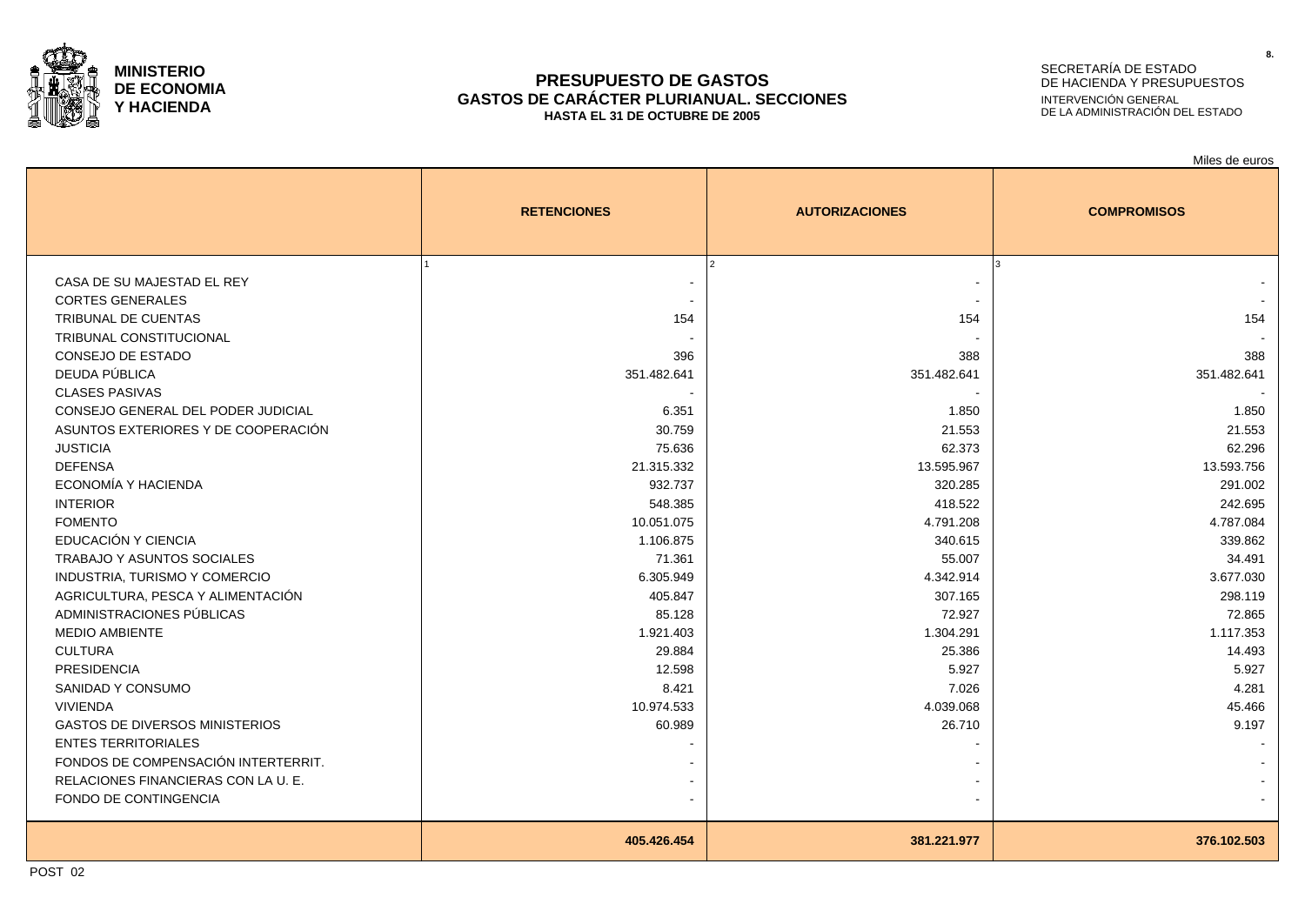

#### **PRESUPUESTO DE GASTOS GASTOS DE CARÁCTER PLURIANUAL. CAPITULOS HASTA EL 31 DE OCTUBRE DE 2005**

# SECRETARÍA DE ESTADO DE HACIENDA Y PRESUPUESTOS INTERVENCIÓN GENERAL DE LA ADMINISTRACIÓN DEL ESTADO

|                                            |                    |                       | Miles de euros     |
|--------------------------------------------|--------------------|-----------------------|--------------------|
|                                            | <b>RETENCIONES</b> | <b>AUTORIZACIONES</b> | <b>COMPROMISOS</b> |
| 1. GASTOS DE PERSONAL                      | 22.804             | 2<br>11.884           | 11.329             |
| 2. GASTOS CORRIENTES EN BIENES Y SERVICIOS | 1.387.406          | 1.115.842             | 926.751            |
| 3. GASTOS FINANCIEROS                      | 97.917.507         | 97.917.507            | 97.917.507         |
| 4. TRANSFERENCIAS CORRIENTES               | 414.497            | 37.364                | 34.909             |
| <b>TOTAL OPERACIONES CORRIENTES</b>        | 99.742.214         | 99.082.597            | 98.890.496         |
| 5. FONDO DE CONTINGENCIA                   |                    | $\sim$                |                    |
| <b>TOTAL FONDO DE CONTINGENCIA</b>         |                    | $\sim$                |                    |
| 6. INVERSIONES REALES                      | 32.938.267         | 19.532.041            | 19.258.870         |
| 7. TRANSFERNCIAS DE CAPITAL                | 13.774.792         | 5.986.942             | 1.876.269          |
| TOTAL OPERACIONES DE CAPITAL               | 46.713.059         | 25.518.983            | 21.135.139         |
| TOTAL OPERACIONES NO FINANCIERAS           | 146.455.273        | 124.601.580           | 120.025.635        |
| 8. ACTIVOS FINANCIEROS                     | 5.406.024          | 3.055.240             | 2.511.711          |
| 9. PASIVOS FINANCIEROS                     | 253.565.157        | 253.565.157           | 253.565.157        |
| <b>TOTAL OPERACIONES FINANCIERAS</b>       | 258.971.181        | 256.620.397           | 256.076.868        |
|                                            |                    |                       |                    |
|                                            |                    |                       |                    |
|                                            | 405.426.454        | 381.221.977           | 376.102.503        |